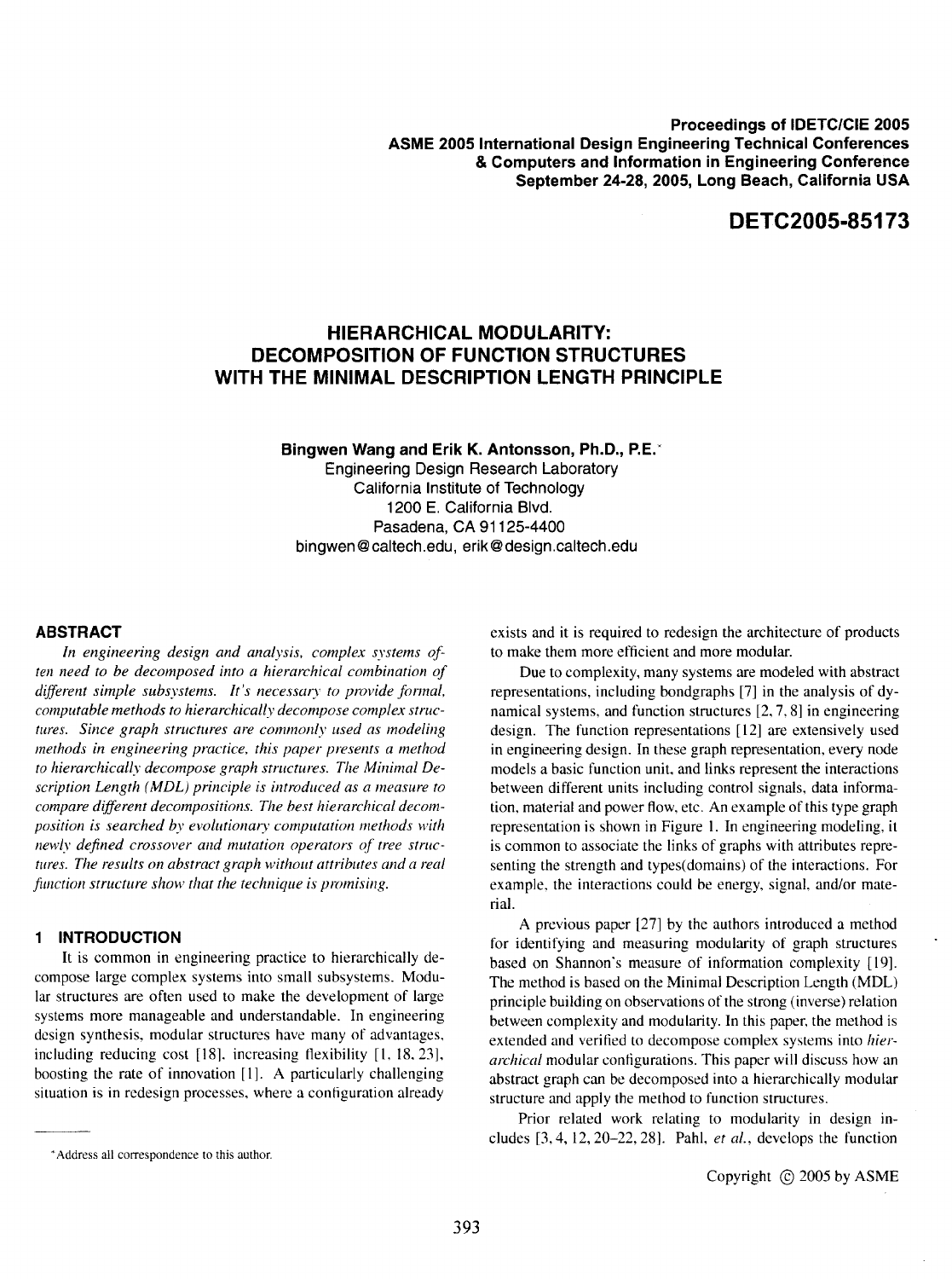

Figure 1. GRAPH REPRESENTATION OF A FUNCTION STRUCTURE. It's a function structure of an HP 1200C desktop inkjet printer. This figure is from K. Otto and K. Wood's Product Design [11, page 372].

structure representation and also discuss the modularity on function structures. Stone, *et aI.,* [22] develops a set of three heuristic methods for identifying modules from function structures derived based on a function basis and time ordered function chains. Yassine, *et al.,* [20,28], Sosale [21] and Gershenson [3,4] propose different measures of modularity on design structure matrices.

### **2 MINIMAL DESCRIPTION LENGTH PRINCIPLE**

The primary. motivation for relying on MDL is the inductive inference of a general hypothesis for given data [14-17, 24-26]. In the practice of science and engineering, it is common to develop inferences in two steps:

- I. Propose possible hypotheses based on the observed phenomena and data.
- 2. Evaluate the hypotheses and select one according to an objective measure of how well it models the observed data.

A common approach to selecting a hypothesis or theory is Occam's Razor principle, which is both 'intuitively appealing and informally applied throughout the sciences. This principle indicates that in general one should pursue the simplest hypothesis which gives a good prediction. The MDL principle is a form of Occam's Razor. The basic idea behind MDL is that any regularity in the data can be used to compress the data, since it takes shorter message to describe the regularity than the length of the message needed to describe the data literally. Based on this approach. MDL must represent the regularities in the data and that information which cannot be represented by the regularities. That is, MDL represents data as a string S consisting of two parts. The first part  $S_H$  encodes a hypothesis, and the second part *So* encodes the data based on the hypothesis with an efficient coding method, i.e.,  $S = S_H : S_D$ . The principle states that the best hypothesis is the one giving the shortest description

of the data based on the hypothesis. MDL chooses a hypothesis that trades-off between how well it fits the observed data, and the complexity of the hypothesis.

To formalize the MDL principle, it is necessary to provide a description, that is, a formal language, to express regularities and properties of the data. The MDL principle depends on the particular language or representation used. However, it has been shown that for any two general languages, the description lengths differ by no more than a constant  $c$ , which is the so-called invariance theorem. That is, as long as the sequence is long enough, it is not critical which general language or representation is chosen. The idealized MDL is general and powerful from a theoretic viewpoint, but is not computable in its general form .

In practice, MDL employs more restrictive languages. not general ones. However, the restrictive language used must be able to describe most regularities, although it could miss some. Another difficulty met in the application of MDL is to encode data in an efficient way. Fortunately, it is not necessary to construct an encoding, instead it is only necessary to calculate the length of the encoding for any hypothesis with sufficient accuracy, and then to find a hypothesis which minimizes the approximate length. The practical applications of MDL use such approximations [25]. The general approach is to choose an encoding scheme which provides reasonably compact encodings of the data, and yet is not too complicated to decode. This gives a good approximation to the true complexity of the objects being analyzed.

## 3 **MOL, DECOMPOSITION and MODULARITY**

In order to hierarchically decompose an abstract graph. it is necessary to provide a measure for comparing different decompositions. Intuitively. a modular system requires that components in a module are highly integrated and interactions across modules are minimized. Mapped to abstract graph models, hierarchical decomposition minimizes the connection between modules and makes the nodes inside modules connected as strongly as possible. A module in a decomposition can be thought of as a cluster whose elements are strongly connected among themselves and relatively weakly connected to elements in other units. A measure for different hierarchical decompositions should be able to to quantify coupling and integration. The MDL principle has been previously proposed by the authors as one such measure [27].

Complex systems. which usually have low regularity. are likely to have modular (decomposable) structures, and on the other hand modular structures can simplify the complex systems and make them easier to understand. Modularity can be viewed as a kind of regularity inside the complex systems. With the MDL principle. different hierarchical decompositions can be viewed as different *hypotheses,* and the abstract graph as *data*  waiting to be described by the decompositions. A measure of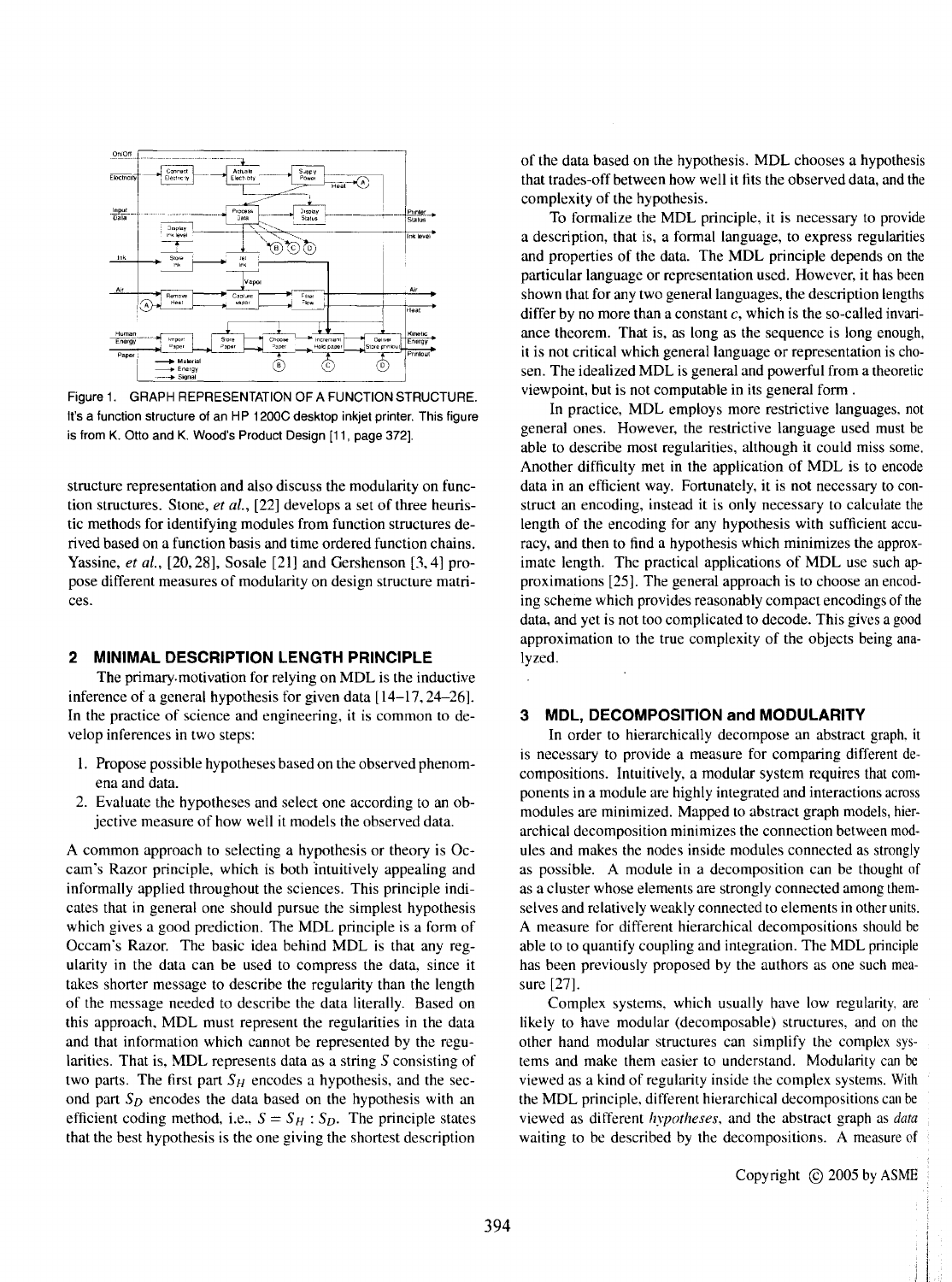decomposition can be considered to be the minimal description length of the messages describing a system under a decomposition. The MDL principle doesn't consider coupling and integration separately but views them together. Weak coupling between modules means that most of the function units inside modules should not interact with other units outside the module. That is, only a small number of components inside each module should be known to other modules, and most of the contents of modules are invisible to other modules and only visible to other units in the same module. Therefore, a small number of descriptive elements (an alphabet) is needed to describe (or encode) a modular system. Where a high level of integration exists, units in the same module have much shared common information compared to units in different modules. By putting those units into a module, naming the module and encoding shared common information in the module, some of the information in the unit can be obtained by reference to the module name, and therefore the encoding of the message is shortened. Compared to the information (message) of a non-modular structure, less information (a shorter message) is required to describe a modular structure.

#### **4 ENCODING GRAPH STRUCTURES**

What is the information in a graph? It includes nodes, links and attributed associated to links, and could also include interfaces. In modular structures, interfaces separate modules from other parts of the system, and hide most of the information inside modules. Interfaces should be a part of modules, and should be considered while describing modular structures. In dealing with abstract graphs, the interfaces are interpreted as the nodes of modules which have links to nodes outside the modules.

In messages describing graph structures, the following information should be recorded:

- I. Units inside modules, including nodes and submodules.
- 2. Links which connect different units including nodes and submodules.
- 3. Interfaces through which units inside modules interact with other units outside modules.

The message format used to encode graph structures is as follows:

- 1. The whole graph is a unit
- 2. Unit  $=$  Name tables  $+$  list of Links
- 3. Name tables = Names of units and interfaces which are visible in the level.
- 4. Link = Name of two vertex units + attributes.
- 5. Name of vertex units could be (Node) or (Submodule) (Interface in Submodule).

For instance, link  $E_i$  in Figure 2 can be represented as " $n_2n_4$ (attribute values)". The nodes may be those inside sub-



Figure 2. ABSTRACT GRAPH REPRESENTATION OF AN EXAMPLE STRUCTURE. Nodes in the structure (corresponding to individual func· tions in a function structure) are labelled  $n_1$  through  $n_{12}$ . Link  $E_i$  represents an interaction between nodes  $n_2$  and  $n_4$ . The boundaries of the modules are shown with the double-dot-dashed lines. The larger region labelled  $M_1^1$  is a module, and the smaller blue regions labelled  $M_1^2$  and  $M_2^2$  are submodules. Interface  $O_{11}^1$  is the connection between submodule  $M_1^2$  and node  $n_1$ . Link  $E_j$  represents an interaction between modules  $M_1^2$  and  $M_2^2$ .

modules, *e.g.*, link  $E_j$  in Figure 2 can be represented as " $M_2^2 O_{22}^2$  $M_1^2 O_{12}^2$  (attribute values)".

An example message for the decomposition of the graph structure shown in Figure 2 is presented below:

## $M_1^1$  (Module name)  $O_{11}^1$  (List of Interfaces) {

 $M_1^2$ (Module name)  $O_{11}^2O_{12}^2$ (List of Interfaces) {  $n_2$   $n_3$  (links)  $n_2 n_4$  $n_2 n_5$  $n_3$ , $n_4$  $n_3 n_5$ 114 *115}*   $M_2^2 O_{21}^2 O_{22}^2$  { *116 117 116 <sup>11</sup> 8 <sup>117</sup> <sup>11</sup> g} n*<sub>9</sub>  $M_1^2 O_{11}^2$ *n*<sub>9</sub> $M_2^2O_2^2$ .  $M_2^2 O_2^2$ ,  $M_1^2 O_{12}^2$  $n_1 n_{10}$  $n_1 n_{12}$  $n_{12} n_{11}$  $n_{11} n_{10}$  $n_1 M_1^1 O_{11}^1$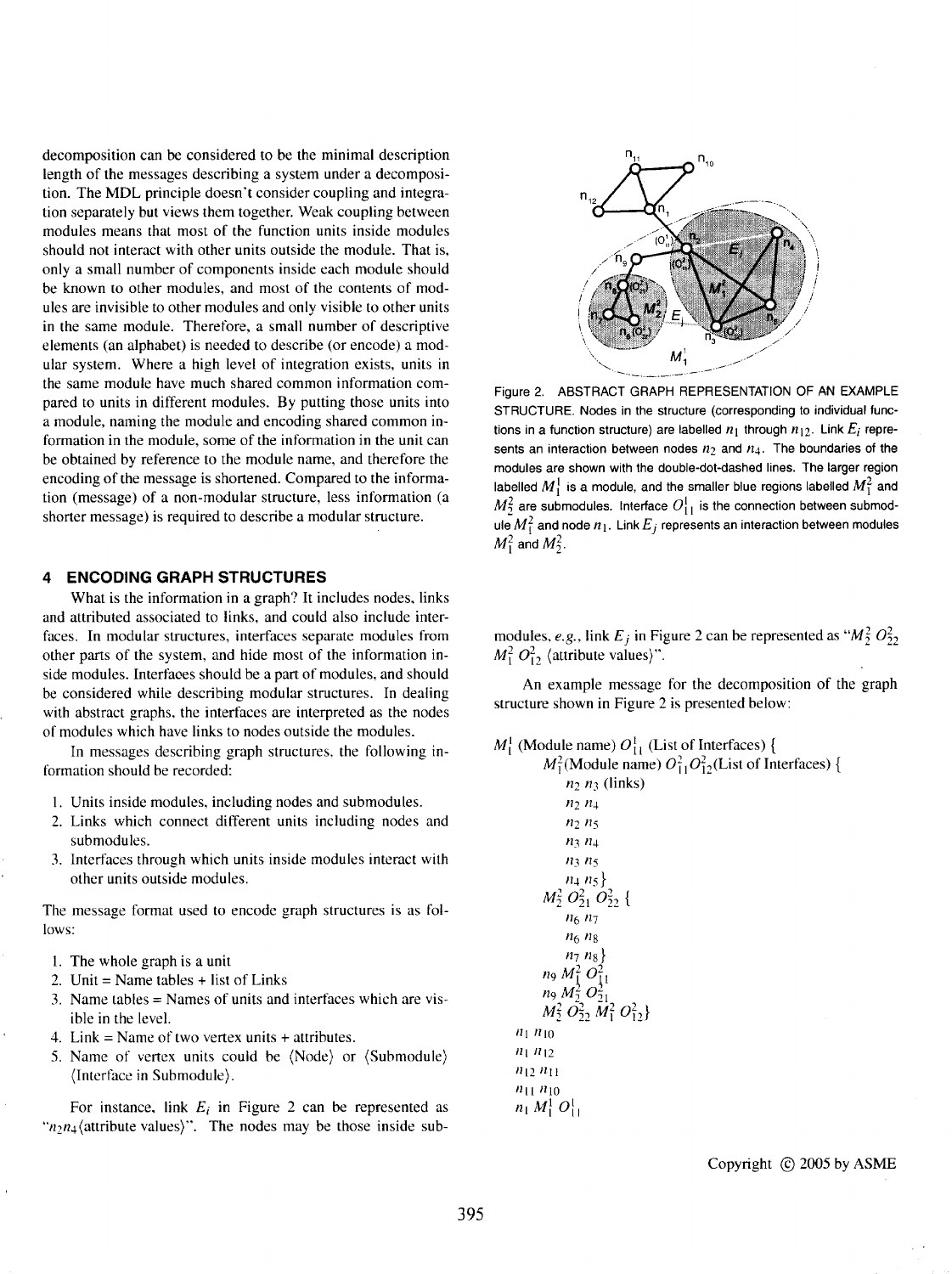## **4.1 Names and Links**

The names of units are only used to distinguish those units from each other; they have no physical meaning. Names could be represented by any code which has a unique name for each of the different units. The message of a module includes the information of the interfaces and the information inside the module, but not the the information of submodules. That is, the submodules are treated as a whole and the information inside them is hidden from the module while calculating the information of the module.

Let:

 $L_i^{(n)}$  be the name length of node j.  $L_i^{(m)}$  be the name length of submodule j.  $L_{ik}^{(o)}$  be the name length of interface k of submodule j.

Then the message length for names of links (name tables) in the module is:

$$
I^{(nk)} = \text{Sum of the lengths of all links in the module}
$$

$$
= \sum_{j=1}^{N^{(n)}} L_j^{(n)} \times N_j^{(n)} + \sum_{j=1}^{N^{(m)}} L_j^{(m)} \times N_j^{(m)} + \sum_{j=1}^{N^{(m)}} \left( \sum_{k=1}^{N_j^{(n)}} L_{jk}^{(o)} \times N_{jk}^{(o)} \right)
$$
(1).

where:

 $N^{(n)}$ : number of single nodes  $N_i^{(n)}$ : number of links connected to node j  $N^{(m)}$ : number of submodules  $N_i^{(m)}$ : number of links connected submodule j  $N_i^{(o)}$ : number of interfaces of submodule j  $N_{ik}^{(o)}$ : number of links connected to interface *k* of submodule  $i$ 

With this information, it is possible to calculate the encoding length for nodes. submodules and interfaces in submodules. Within a module, nodes and submodules are at the same level. so it is applicable to encode them with the same name table. If one unit j has  $N_i$  connections to other units inside the same module, then the encoding for this unit will be used  $N_j$  times in the total coding used to describe links inside the module. From an information theoretic view. the message length could be minimized if the more frequently occurring names are assigned to the shorter codes. In accordance with Shannon coding [19]. the optimal length of the label, which has frequency of  $p_i$ , should be

 $-\log(p_i)$ . In our problem,  $p_i$  can be estimated as  $N_j / \sum_{i=1}^{N_i^{(u)}} N_j$ .

Then the total encoding length related to unit labels is:

$$
-\sum_{j=1}^{N_i^{(u)}} N_j \log(p_j) = -\sum_{j=1}^{N_i^{(u)}} N_j \log \left( N_j / \sum_{j=1}^{N_i^{(u)}} N_j \right) \tag{2}
$$

The message length at a specific level is the summation of message lengths of modules at this level. Then, it's easy to get the total length of messages needed to encode names in links at level *n* as:

$$
I_n^{(n)} = \sum_{\text{all modules at level } n} I^{(nk)} \\
= - \sum_{\text{all } j=1}^{N_i^{(u)}} N_j \log \left( N_j / \sum_{j=1}^{N_j^{(u)}} N_j \right) - \\
\sum_{\text{all } j=1}^{N_j^{(m)}} \left( \sum_{k=1}^{N_j^{(o)}} N_{jk}^{(o)} \log \left( N_{jk}^{(o)} / \sum_{k=1}^{N_j^{(o)}} N_{jk}^{(o)} \right) \right)
$$
(3)

#### **4.2 Attributes**

According to whether there exists order between different values of attributes, attributes can be separated into two categories: unordered attributes and ordered attributes. Generally unordered attributes are multi-state and used to represent class index, such as domain attribute in mechanical system. Ordered attributes are usually used to represent physical quantities, and can be discrete (such as power level in digital system) and continuous (such as power level in analogy system). Here unordered attributes and discrete ordered attributes can be encoded by the same strategy and ordered attributes by another different strategy. In the following both unordered attributes and discrete ordered attributes are called multi-state attributes.

**4.2.1 Multi-state Attributes** In this case, the techniques used for encoding names can be applied. Let  $t_i$  be a value for  $T_i$ , and  $N_i$  be the number of links having value  $t_i$  of multistate attribute  $T_i$ . The relative frequency of occurrence of state  $t_j$ of attribute  $T_j$  in the module will be estimated by:

$$
p_{t_j} = \frac{N_{t_j}}{\sum_{l_j} N_{t_j}}\tag{4}
$$

Suppose there are  $N_T$  multi-state attributes in a module, then the message length used to encode multi-state attributes in the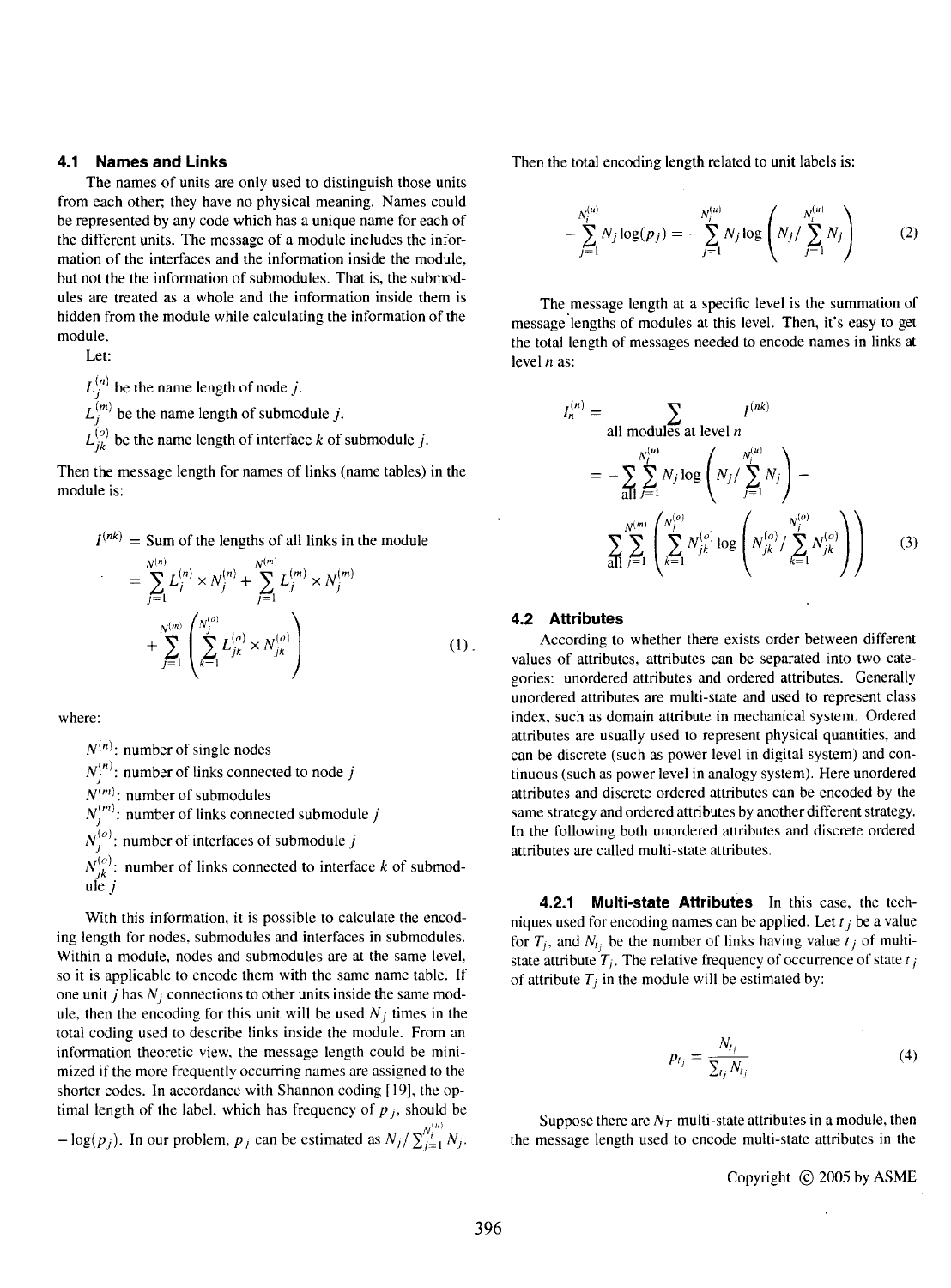module is:

$$
I^{(T_i)} = -\sum_{j=1}^{N_T} \sum_{i_j} N_{t_j} \log(p_{t_j})
$$
 (5)

The total message length used to encode multi-state attributes at level *n* is:

$$
I_n^{(mA)} = -\sum_{\text{all modules at level } n} \sum_{j=1}^{N_T} \sum_{i_j} N_{t_j} \log(P_{t_j}) \tag{6}
$$

**4.2.2 Continuous Ordered Attributes** Unlike multi-state attributes, usually there is precision associated with continuous ordered attributes since in engineering there is generally some tolerance accompanying measurements. Let an ordered attribute be  $A_i$  and corresponding precision be  $\delta_i$ . In order to encode the information of those attributes, the attributes are first discretized by  $A_i \leftarrow |A_i/\delta_i + 0.5|$ , then the message length for integer  $A_i$  could be  $L_{A_i} = \log(A_i) + 2\log(\log(A_i))$  [10]. The total message length used to encode those ordered attributes at level  $n$  is:

$$
I_n^{oA} = \sum_{\text{all attributes at level } n} L_{A_i}
$$
 (7)

#### **4.3 Total Message Length**

Since decompositions are hierarchical, modular structures at different levels have different effects on the whole structure. The overall message length  $I$  can be aggregated from the lengths of messages at different levels (represented as  $I_n$ ), which are defined as follows: level *n* is set to 0 for the top level and the lower the module in the hierarchy, the larger *n*. If a linear aggregation is used, the total message length  $I$  is:

$$
I = \sum_{n} C(n) \left( I_n^{(n)} + I_n^{mA} + I_n^{oA} \right) \tag{8}
$$

## **5 COMPUTATION**

Given a graph structure, the process of partitioning the graph into different hierarchical clusters involves searches in a large space with a complicated landscape. Garey [13] has shown that a k-way graph partitioning problem. which splits a weighted undirected graph into *k* clusters. is *N P-complcte.* One suitable way to search such a difficult space is a genetic algorithm. whose search procedure is based on the mechanism of natural selection. Genetic algorithms were introduced in [6], and were subsequently developed by Goldberg *et. aI., [5].* 

#### **5.1 Algorithm Setup**

In order to use genetic algorithms, the following elements must be provided:

- *1. Encoding schemes.* Since GA's work with a coding of the parameter set, not on parameters themselves, an encoding scheme is required. The scheme used in this paper is discussed in Section 5.2.
- *2. Population initialization.* A common way is to randomly and uniformly sample the search space, which is used in the following experiments.
- *3. Genetic operators.* The population is evolved with mutation and crossover operators. The operators are discussed further in Section 5.3.
- 4. *Evaluation Function.* A measure is used to tell how fit individuals are as solutions to the problem. Since here the best modular structures of abstract graphs are being sought, an information measure of modular structures is used as an indicator of fitness. The fitness of genome *x* is defined to be:

The Fitness 
$$
f(x) = \frac{N}{I(x)}
$$
 (9)

where  $I(x)$  is the information measure of the modular structure encoded as genome *x,* and *N* is the number of the nodes in the graph structure.

*5. Selection Mechanisms.* **In** genetic algorithms, selection occurs in two ways. One is how parents are selected to reproduce offspring, and the other is how individuals are selected from this generation and their offspring to form the next generation. There are many different selection mechanisms such as rank-based, roulette wheel selection, tournament selection. and deterministic selection [5]. Here roulette wheel selection is used to select parents, and deterministic selection for generational selection. One important parameter related to the second kind of selection is the generation gap: the percentage of new individuals in the new generation. For example, the generation gap of a simple genetic algorithm is 1.00, and steady state genetic algorithms have a low generation gap. In steady state genetic algorithms. only a fraction of weakest individuals will be replaced by offspring. In this paper, steady state genetic algorithms are used and 1% of the individuals were replaced in every generation.

#### **5.2 Encoding Scheme**

As shown above, partitioning is used to cluster the nodes in the graph. The encoding only records which nodes belong to each cluster. It is unnecessary to encode links. An obvious way to represent the hierarchical relation between the different nodes is using tree structures. in which every graph node appears once on the leaves of the tree representation and every leave represents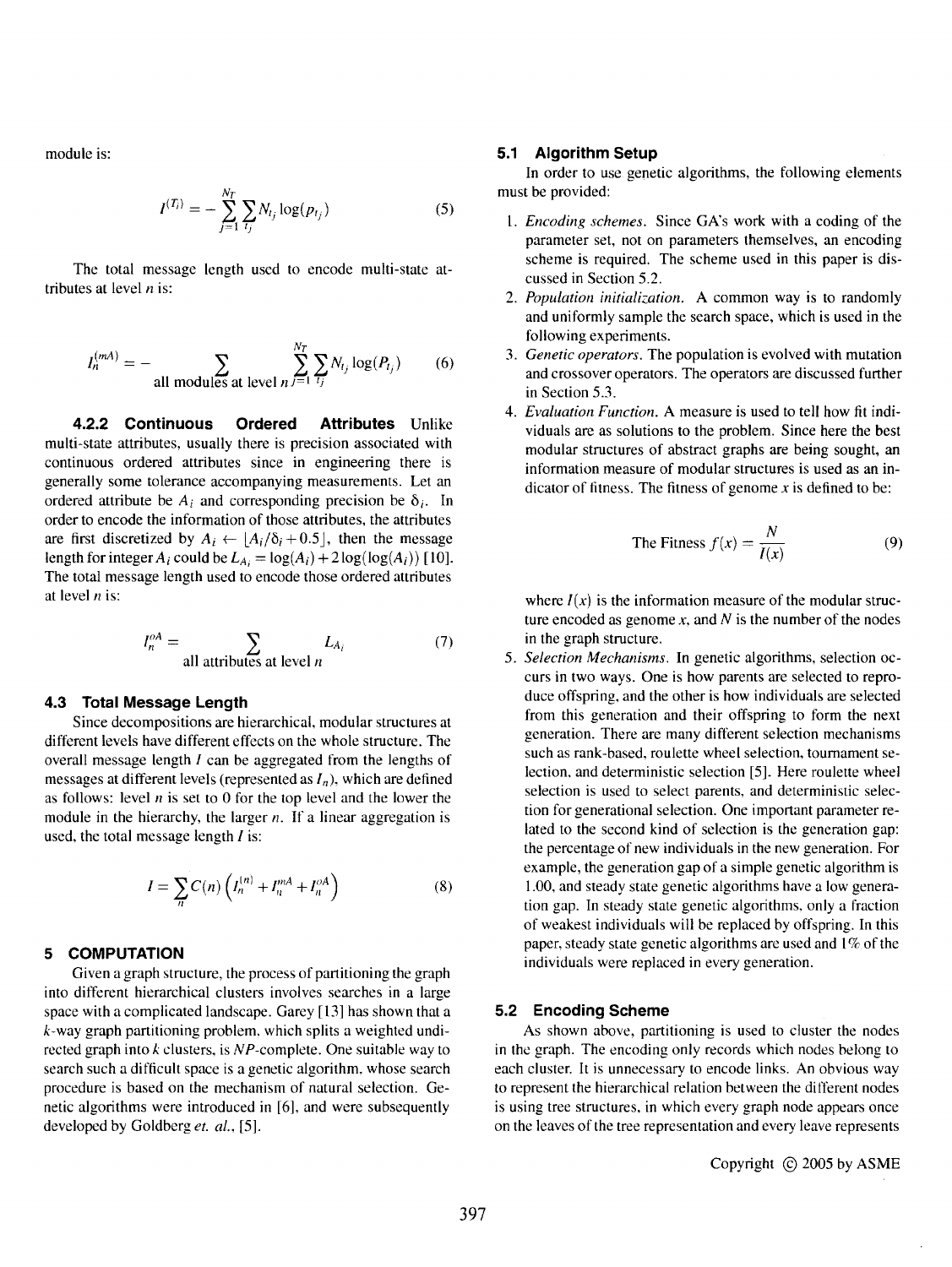

Figure 3. TREE REPRESENTATION OF HIERARCHICALLY MODU-LAR STRUCTURES

one graph node. For example, the modular structure shown in Figure 2 could be represented as shown in Figure 3.

### **5.3 Genetic Operators**

Using general genetic operators, there is no guarantee that legal genome structures will be produced. Two approaches can be used to deal with this problem. One is to insert a penalty in the fitness function for illegal structures, and the other is to design new operators which only produce legal genomes. The later method is used here. Operators for tree structures have been developed previously [9]. However, those methods can't guarantee that the resulting tree structures are legal in the sense that every graph node appears once on the leaves of the tree representation and every leaf of the tree represents one graph node. It is necessary to design new genetic operators that guarantee that legal tree structures are produced.

**5.3.1 Crossover** The crossover operator includes five steps.

- 1. Randomly select two parents  $(T_1, T_2)$  by roulette wheel method. Two parents are shown in Figure 4(a).
- 2. Uniformly randomly select two hidden nodes from the two parent trees respectively, label the two subtrees under the selected nodes as  $DT_1$ ,  $DT_2$  and the two leftover subtrees as  $LT_1$ ,  $LT_2$ , and make copies ( $CT_1$ ,  $CT_2$ ) of  $DT_1$ ,  $DT_2$ , as shown in Figure 4(a).
- 3. Keep subtrees  $LT_1$ ,  $LT_2$  unchanged, delete common leaves of  $CT_1$  and  $CT_2$  from  $T_1$  and  $T_2$ , and delete the uncommon leaves from  $CT_1$  and  $CT_2$ , as shown in Figure 4(b).
- 4. Randomly select a hidden node from  $(T_1 LT_1)$  and add subtree  $CT_2$ . Similarly for  $T_2$  and  $CT_1$ , as shown in Figure 4(c).
- 5. Clearance. The hidden nodes that have no child nodes will be removed. Those hidden nodes having only one child node will be removed and its child node will be attached to its parent, as shown in Figure 4(d).

**5.3.2 Mutation** There are four different mutation operators: swapping two leaves, swapping two subtrees, merging leaves, and splitting a large subtree.

- l. *Swapping two leaves:* First, randomly select two leaves from different clusters and then exchange them, as shown in Figure  $5(a)$ .
- *2. Swapping two subtrees:* First randomly select two subtrees. neither of which is a subtree of the other, and then exchange them, as shown in Figure  $5(b)$ .
- *3. Merging leaves:* Randomly select a subtree, and merge the leaves according to the following cases:

*CASE 1:* If the subtree has few single nodes (say 1 or 2), those single nodes will be merged into a randomly selected subtree under the subtree, as shown in Figure  $5(c)$ .

*CASE 2:* If the subtree has many single nodes, all those nodes will be merged into a cluster under the subtree, as shown in Figure  $5(d)$ .

*CASE 3:* If one submodule in the selected subtree has very few single nodes, the submodule will be merged into another submodule with the least leaves among the remaining submodules, as shown in Figure  $5(e)$ .

*4. Splitting a large subtree:* If a tree has many subtrees. it will be split into two subtrees, as shown in Figure S(f)

## **6 Applications**

In application, it is usually necessary to map a graph structure into an abstract graph which can be accessed by computers. For example, the function structure shown in Figure I can be presented as the abstract graph in Figure 9(a). With an abstract graph. the method hierarchically decomposes the nodes into a modular structure, performs a pre-measure process, and then calculates the message length. The decomposition step and the message length calculation have been discussed above. The pre-measure step is strongly related to the interfaces, which play an important role in modular structures. If one module *M* has many of the same kind of interactions with other modules. it is possible to create a single output port on module M and establish connections so that other modules interact with  $M$  through the output port. As shown in Figure 6, module  $M_2$  has four type  $t$ interactions with module  $M_1$ , so a new output port P is built in module  $M_2$ . Components A, B, C, D do not directly interact with module  $M_1$ , but do so through output port P. It is also noted that in Figure 6 module  $M_2$  has two type *s* interactions with  $M_1$ . Should this also be a candidate for the creation of an additional output port? It is necessary to establish rules to tell whether it is beneficial to create an output port. One way to do this is to compare the description lengths of the structures with or without the output port. In general, the description lengths of all structures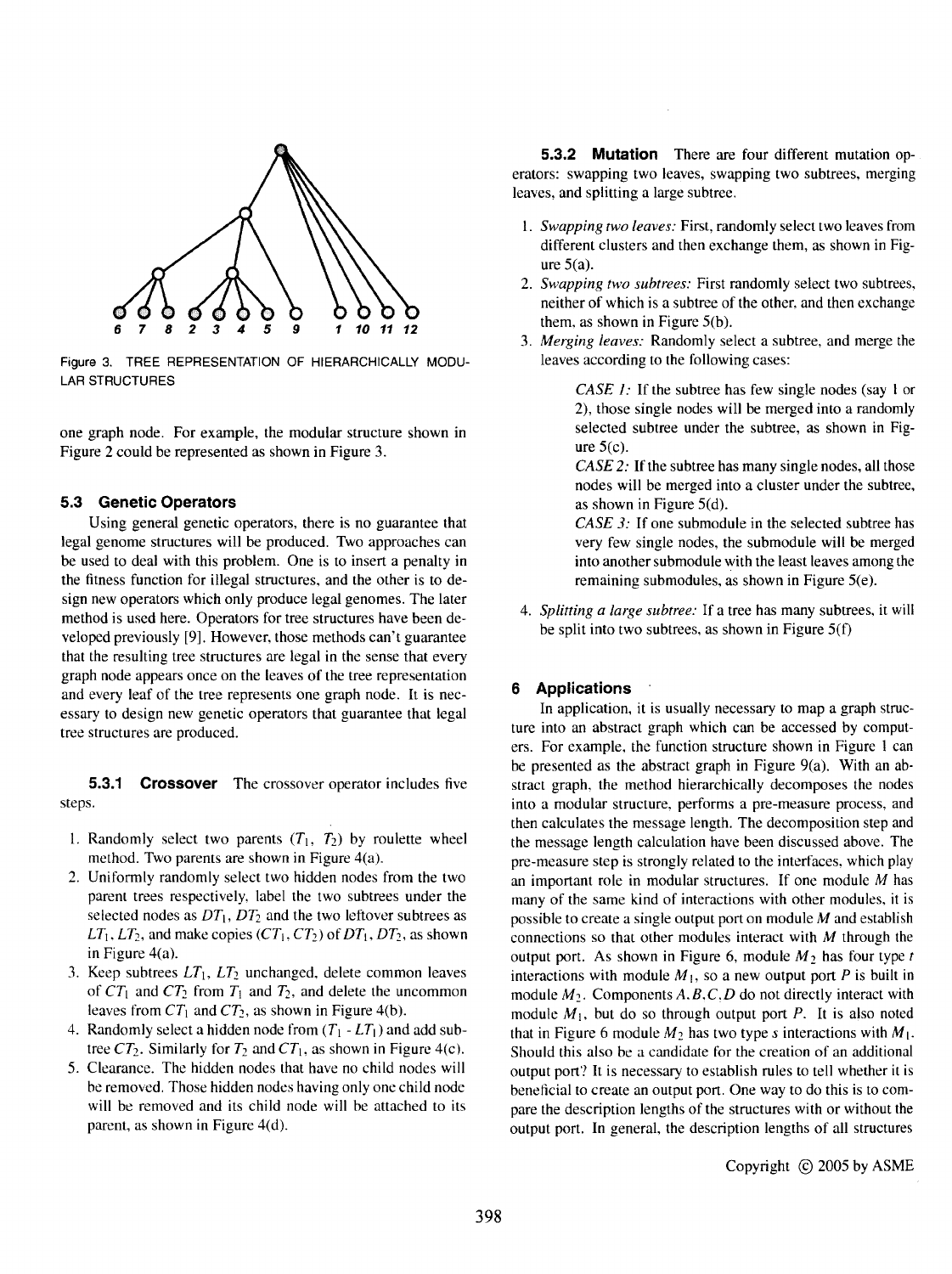

Figure 4. CROSSOVER OPERATOR: (a)  $T_1$  and  $T_2$  are two genome structures of initial parents,  $DT_1$ ,  $DT_2$  are randomly selected subtrees, and  $CT_1$ ,  $CT_2$  are copies of  $DT_1$ ,  $DT_2$ ; (b)Deleting repeated leaves; (c)Attaching the leftover  $CT_1$  and  $CT_2$  to  $T_1$  and  $T_2$  respectively; (d) Clearance: deleting  $N_2$ node which has one leaf.



Figure 5. MUTATION OPERATORS: (a)Swapping tow leaves; (b)Swapping two subtrees; (c)Merging single nodes into other subtrees; (d)Merging single nodes as a subtree; (e)Merging two subtrees; (f) Splitting a subtree.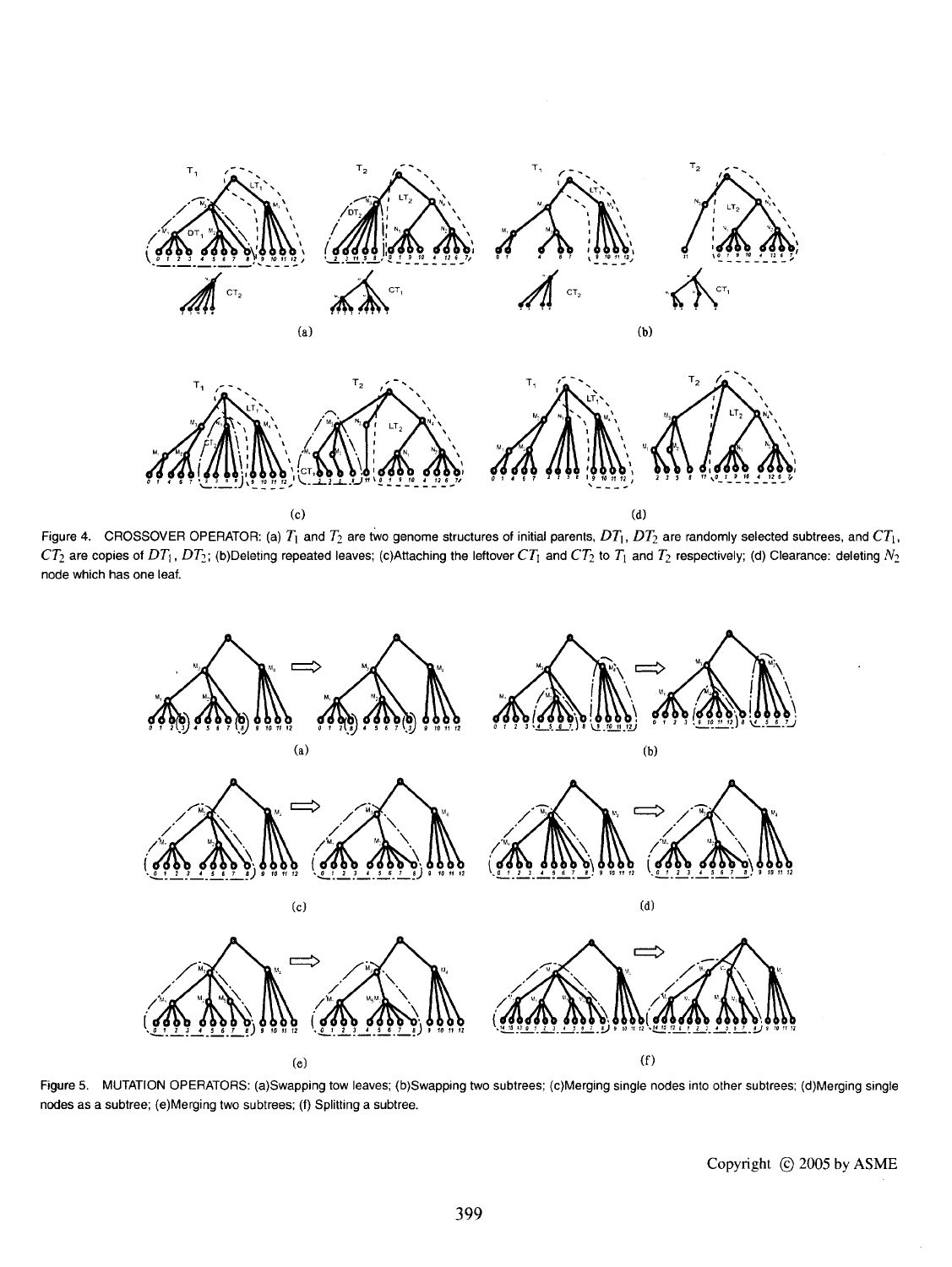

Figure 6. PREMEASURE: (a) The original graph; (b) One configuration after one premeasure process.

with different output port configurations should be calculated. The structure with the shortest length will be the best configuration of the output ports. However, in engineering practice, for some kinds of interactions, especially those related to geometry, it is not feasible to apply this technique. An example might be an output shaft from a power transmission whose purpose is to convey shaft power to multiple locations. In those cases, the premeasure step will not be applied.

In the following, the decomposition method is applied to an abstract graph without attributes, and a function structure.

#### **6.1 An Abstract Graph Without Attributes**

The raw graph with no identified modularity is shown in Fig- $\cdot$ ure 7(a). In this genetic computation, the population size is set to 150, the crossover rate to 0.9, the mutation rate to 0.3, and the aggregation function  $C(n)$  is set to be  $C(n) = 0.5 * (n \max - n) + 1$ . The aggregation function is used to balance the significance of the modularity at different levels. If the aggregation emphasizes the lower levels too much. the measure will favor the structures with fewer modules at lower levels. In this problem there is no preference for modularity at different levels, so  $C(n)$  is set to be a constant C. The early computation shows the method gives the same decompositions while C varies from 0 to 1.0. That is, the decomposition results are not sensitive to the aggregation function. Further study on the effects of different aggregations is still needed.

Figure 7(b) shows a modular structure found by the algorithm. The convergence of the computation is shown in Figure 8. It should be noted that due to the stochastic nature of the algorithm, convergence to a modular decomposition is not always achieved.

### **6.2 Function Structures**

The function structure of HP 1200C printers is shown in Figure 1 [Ill. The abstract graph representation is shown in Figure  $9(a)$ . In the genetic computation, the population size is set to 100, the crossover rate to 0.9, the mutation rate to 0.3. and the aggregation function  $C(n)$  is set to be  $C(n) = 0.5 * (n_{\text{max}} - n) + 1$ .



Figure 7.. ABSTRACT GRAPH DECOMPOSITION: (a) The original graph; (b) One decomposition found by the algorithm.







Figure 9. FUNCTION STRUCTURE DECOMPOSITION: (a) The abstract graph representation of the function structure of HP 1200C. E: power; e: human energy; s: signal; p: paper; I: ink; h: heat; a: air. (b) One decomposition found by the technique.

Figure 7(b) shows a modular decomposition found by the algorithm. The convergence of computation is shown in Figure 10.

The result obtained by the technique in this paper. shown in Figure 9(b), is nearly identical to the modular decomposition [II] as shown in Figure 11. Components 6.7.8.11. 12. 13. 14 are put into one module in our result while they are separated into two modules 6.7.8 and II. 12. 13. 14 in Figure 11. By inspection alone, it is difficult to tell which decomposition is better. However. in practice concerns not represented by the function structure. including geometry, may play an important role in ranking the relative benefits of several possible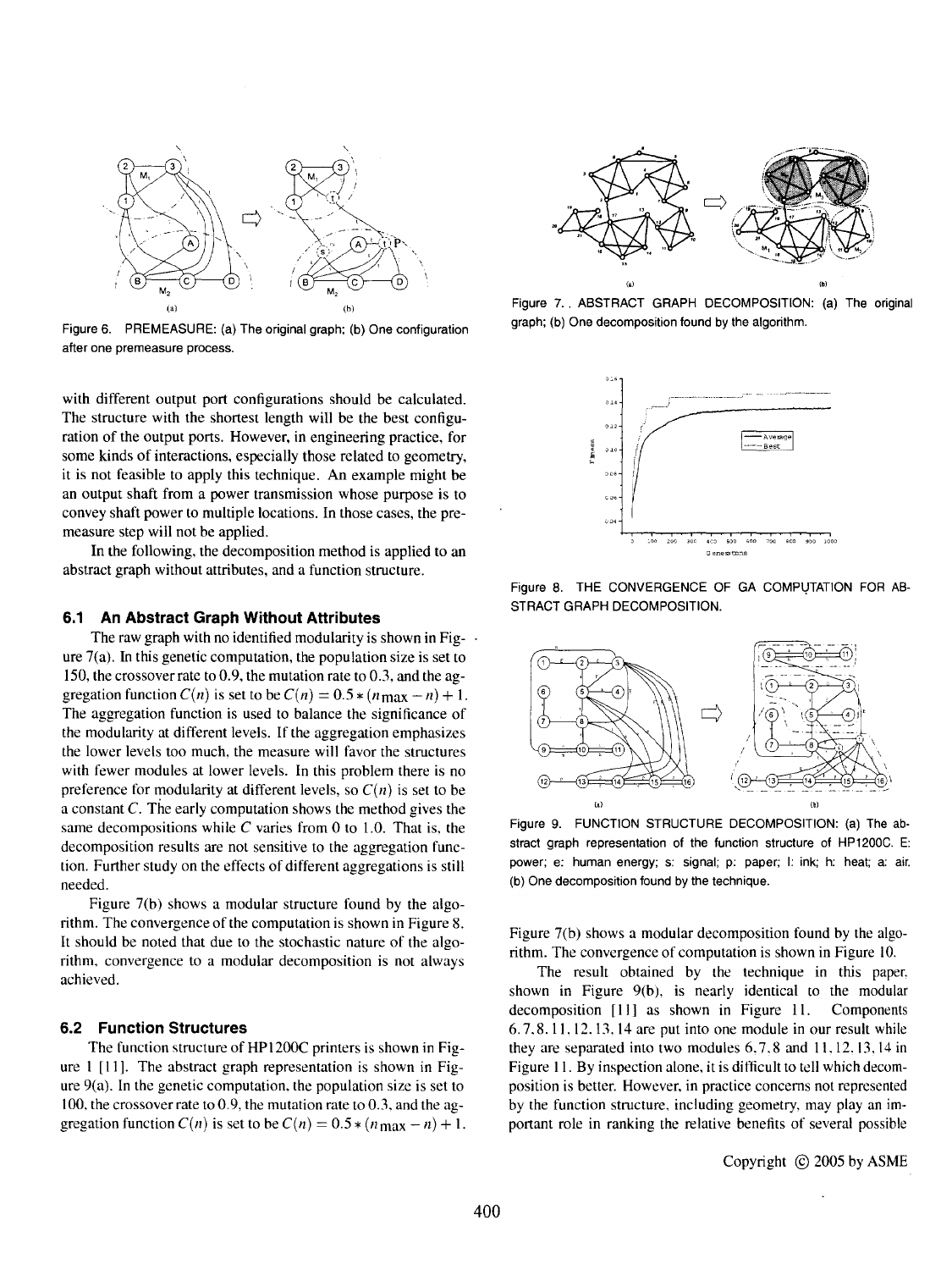

Figure 10. THE CONVERGENCE OF GA COMPUTATION FOR FUNC-TION STRUCTURE DECOMPOSITION.



Figure 11. THE MODULAR DECOMPOSITION OF THE FUNCTION STRUCTURE FROM [11].

modular decompositions.

#### 7 **CONCLUSIONS AND FUTURE WORK**

In this paper, an information based measure of modularity is used to hierarchically decompose abstract graphs representing engineering function structures. New mutation and crossover operators have been developed to stochastically search for hierarchical decompositions. These initial results show that the message description length principle (MDL) is an applicable measure for comparing hierarchical decompositions. The use of MDL in a genetic algorithm fitness function can produce modular decompositions of engineering function structures that compare favorably with those produced manually.

The work described above shows that the technique is promising, but still needs evaluation on more complex systems. Continuing work includes finding the optimal values for the various GA parameters, and to investigate the scalability and computational complexity of the technique of the computation over a range of graph size and complexity. Attributes of engineering designs beyond those represented by function structures will be incorporated into this approach in the future.

## **ACKNOWLEDGMENT**

The authors thank the anonymous reviewers for valuable comments that improved the presentation of this paper.

#### **REFERENCES**

- [I] BALDWIN, C. Y., AND CLARK, K. B. *Design Rules. Volume* 1. *The Power of Modularity.* MIT Press, Cambridge MA., 2000.
- [2] FENVES, S., AND BRANIN, F. Network topological formulation of structural analysis. *ASCE. Journal of The Structural Division* 89, 4 (1963),483-514.
- [3] GERSHENSON, J., PRASAD, G., AND ZHANG, Y. Product modularity: Measures and methods. *Journal of Engineering Design 15,1* (2004),33-51.
- [4] GERSHENSON, J. K., PRASAD, G. J., AND ALLAMNENI, S. Modular product design: A life-cycle view. *Journal of Integrated Design and Process Science* 3,4 (1999).
- [5] GOLDBERG, D. E. *Genetic Algorithms in Search, Optimization,and Machine Learning.* Addison-Wesley, MA .. 1989.
- [6] HOLLAND, J. H. *Adaptation in Natural and Artificial Systems.* MIT Press, Cambridge. MA, 1975.
- [7] KARNOPP. D., AND ROSENBERG. R. *System Dynamics: a Unified Approach.* John wiley & sons, 1975.
- [8] KAVEH, A. Graphs and structures. *Computers and Structures 40* (1991), 893-901.
- [9] KOZA. J. R. *Genetic Programming: On the Programming of Computers by Means of Natural Selections.* MIT Press, 1992.
- [10] MING, L., AND VITANYI, P. M. B. *An Introduction to Kolmogorov Complexity and Its Application.* Springer-Verlag. New York. 1993.
- [11] OTTO, K., AND WOOD, K. *Product Design*. Prentice Hall, 2001.
- [12] PAHL. G., AND BEITZ. W. *Engineering Design: A Systematic Approach.* Springer, 1996.
- [13) R.GAREY. M., AND JOHNSON. D. S. *Computers and Intractability: A guide to the theory of NP-completeness.* W. H. Freeman & Co., 1979.
- [14] RISSANEN. J. Modeling by shortest data description. *Automatica* 14 (1978), 465-471.
- [15] RISSANEN, J. A universal prior for integers and estimation by minimum description length. *Annals of Statistics*  11 (1983).416-431.
- [16] RISSANEN. J. Stochastic complexity and modeling. *Annals of Statistics 14* ( 1986), 1080-1100.
- [17] RISSANEN. J. Hypothesis selection and testing by the MDL principle. *Computer Journal* 42 (1999), 260-269.
- [18] SANCHEZ, R., AND MAHONEY, J. T. Modularity, flexibility. and knowledge management in product and organ-